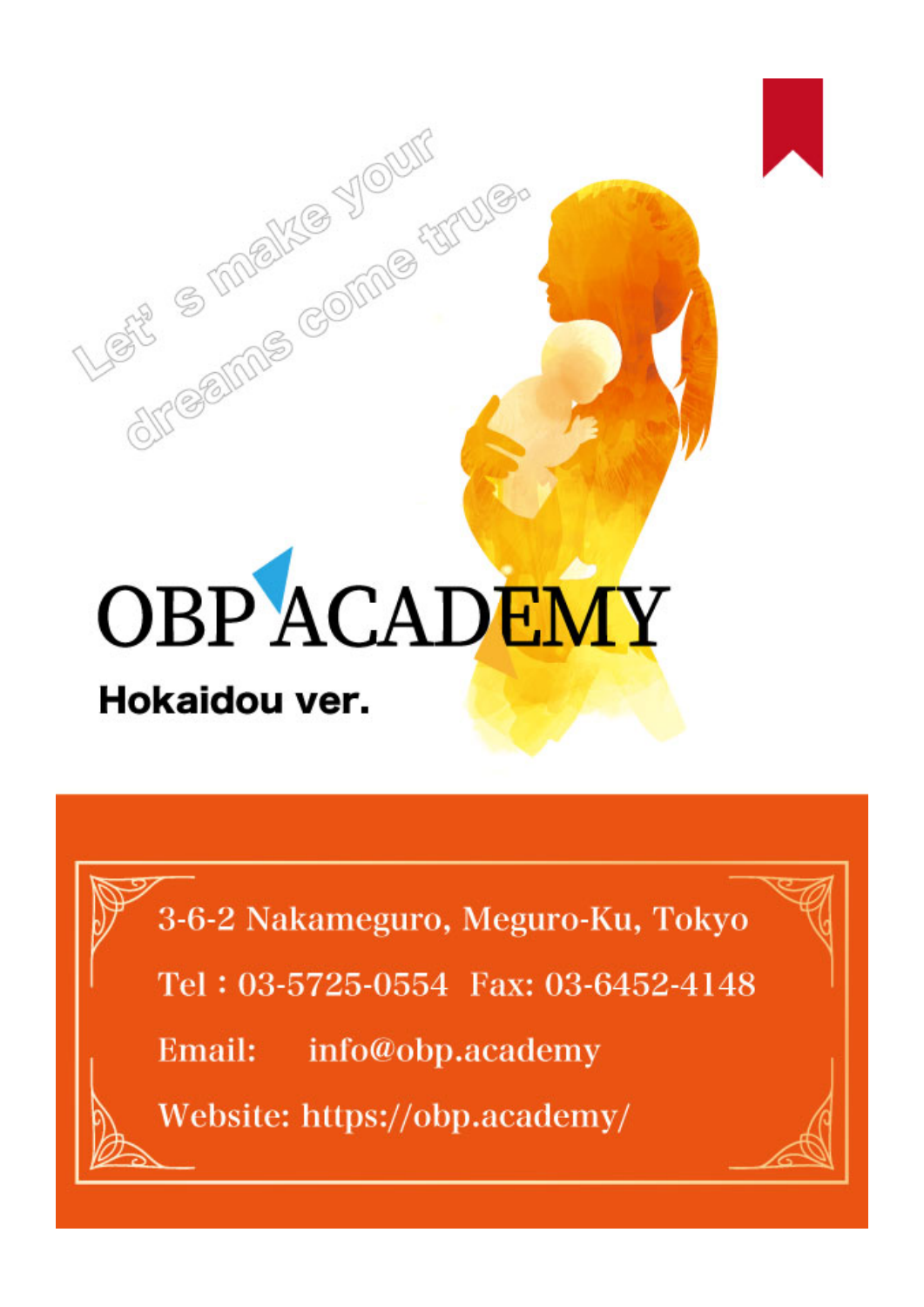#### 度北海道子育て支援員研修について ど ほ っ か い ど う こ そ だ し え ん い ん け ん しゅう

### About 2022 Hokaidou Kosodate Sien-in Training course

こそてした…。」とらなは、「しいは、「。」」のは、「まはは、「、」、」、」、」、「……」、「……」、「」、「 育や子育て支援分野の各事業等に従事する上で、必要な知識や技術等を修得したと認められる方のことで い く こ そ だ し え ん ぶ ん や か く じ ぎょう と う じゅう じ う え ひ つ よ う ち し き ぎ じゅつ と う しゅう と く み と す。

本研修の修了者は、全国で通用する「子育て支援員」として認定され、家庭的保育、小規模保育、放課 ほ ん け ん しゅう しゅう りょう し ゃ ぜ ん こ く つ う よ う こ そ だ し え ん い ん に ん て い か て い て き ほ い く しょう き ぼ ほ い く ほ う か 後児童クラブや地域子育て支援拠点などで活躍することが期待されています。 ご じ ど う ち い き こ そ だ し え ん き ょ て ん か つ や く き た い

A Kosodate Sien-in are the personnel who are certified as those completed the training with necessary knowledge and skills to complete ("basic training" and "specialized training") conducted by prefectures or municipalities and engage in each business in the field of childcare and child-rearing support.

Those who have completed this training are certified as "Kosodate Sien-in" that can be used nationwide, and are expected to play an active role in home-based childcare, small-scale childcare, after-school childcare, and community childcare support bases.

#### なぜ子育て支援員が必要なの? Why do we need Kosodate Sine-in? こ そ だ し え ん い ん ひ つ よ う

地 ち 域 い き において保 ほ 育 い く や子 こ 育 そ だ て て 支 し 援 え ん 等 と う の仕 し 事 ご と に関 か ん 心 し ん を持 も ち、保 ほ 育 い く や子 こ 育 そ だ て支 し 援 え ん 分 ぶ ん 野 や の各 か く 事 じ 業 ぎょう 等 と う に従 じゅう 事 じ す ることを希望する方、または従事している方を対象として、必要な知識や技能等を修得した「子育て 支援員」を養成するための研修を実施しています。 し え ん い ん よ う せ い け ん しゅう じ っ し

We conduct training course to acquire necessary knowledge and skills for those who are interested in working as childcare worker ot childcare supporter in the community and wish to engage in the field of childcare, or those who are already engaged.

## こだ<br>子育て支援員になるには? How to be Kosodate Sien-in



申込から修了証書交付までの流れ

Flow from application to issuance of certificate of completion